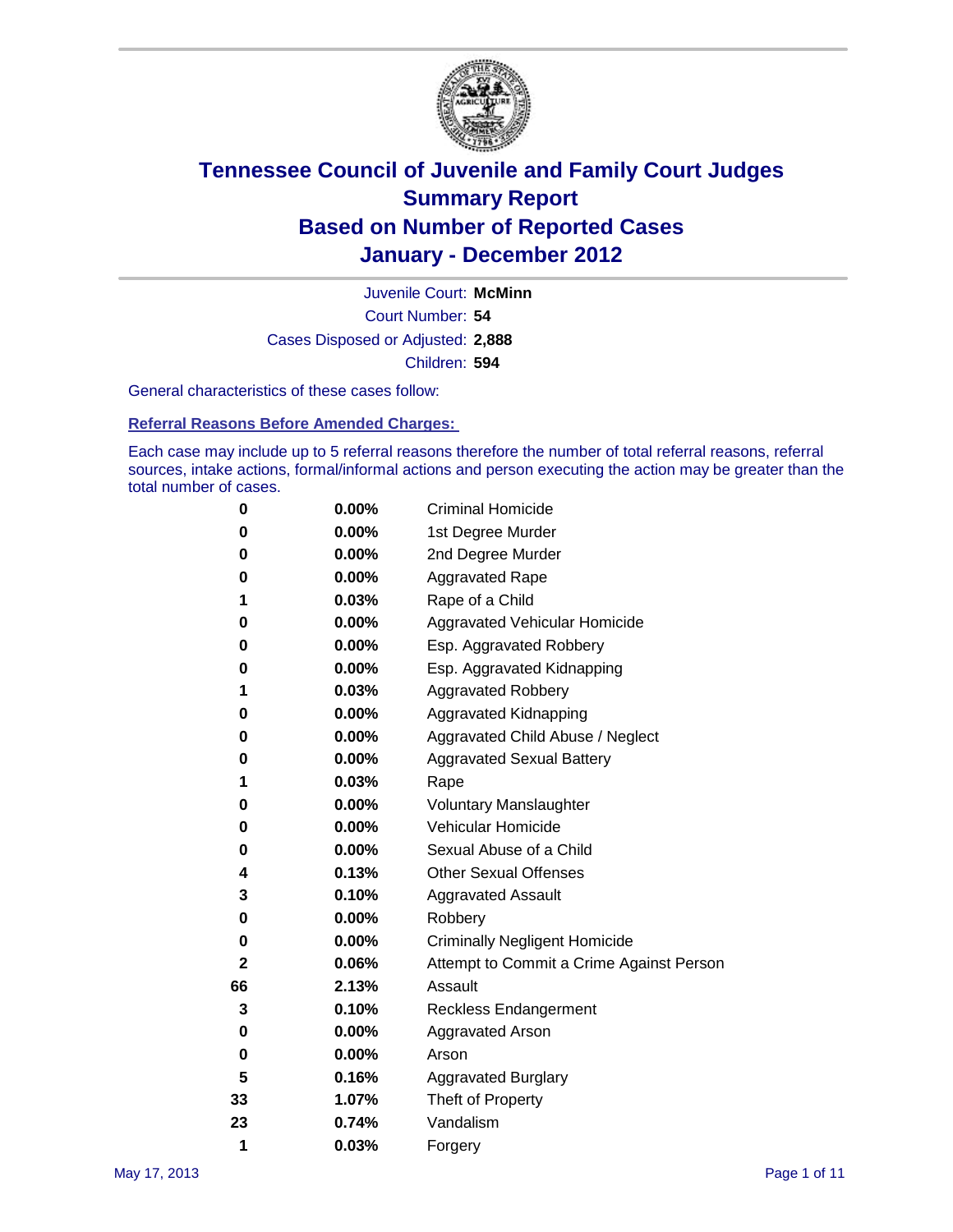

Court Number: **54** Juvenile Court: **McMinn** Cases Disposed or Adjusted: **2,888** Children: **594**

#### **Referral Reasons Before Amended Charges:**

Each case may include up to 5 referral reasons therefore the number of total referral reasons, referral sources, intake actions, formal/informal actions and person executing the action may be greater than the total number of cases.

| $\pmb{0}$    | 0.00%    | <b>Worthless Checks</b>                                     |
|--------------|----------|-------------------------------------------------------------|
| 0            | 0.00%    | Illegal Possession / Fraudulent Use of Credit / Debit Cards |
| 15           | 0.48%    | <b>Burglary</b>                                             |
| 1            | 0.03%    | Unauthorized Use of a Vehicle                               |
| 0            | $0.00\%$ | <b>Cruelty to Animals</b>                                   |
| 1            | 0.03%    | Sale of Controlled Substances                               |
| 36           | 1.16%    | <b>Other Drug Offenses</b>                                  |
| 15           | 0.48%    | Possession of Controlled Substances                         |
| 14           | 0.45%    | <b>Criminal Attempt</b>                                     |
| $\bf{0}$     | 0.00%    | Carrying Weapons on School Property                         |
| 0            | $0.00\%$ | Unlawful Carrying / Possession of a Weapon                  |
| 16           | 0.52%    | <b>Evading Arrest</b>                                       |
| $\mathbf 0$  | 0.00%    | Escape                                                      |
| $\mathbf{2}$ | 0.06%    | Driving Under Influence (DUI)                               |
| 22           | 0.71%    | Possession / Consumption of Alcohol                         |
| 5            | 0.16%    | Resisting Stop, Frisk, Halt, Arrest or Search               |
| $\mathbf 0$  | $0.00\%$ | <b>Aggravated Criminal Trespass</b>                         |
| 16           | 0.52%    | Harassment                                                  |
| $\bf{0}$     | 0.00%    | Failure to Appear                                           |
| 5            | 0.16%    | Filing a False Police Report                                |
| $\bf{0}$     | 0.00%    | Criminal Impersonation                                      |
| 51           | 1.65%    | <b>Disorderly Conduct</b>                                   |
| 5            | 0.16%    | <b>Criminal Trespass</b>                                    |
| 3            | 0.10%    | <b>Public Intoxication</b>                                  |
| 0            | $0.00\%$ | Gambling                                                    |
| 126          | 4.07%    | Traffic                                                     |
| 0            | $0.00\%$ | <b>Local Ordinances</b>                                     |
| 0            | $0.00\%$ | Violation of Wildlife Regulations                           |
| 0            | $0.00\%$ | Contempt of Court                                           |
| 42           | 1.36%    | Violation of Probation                                      |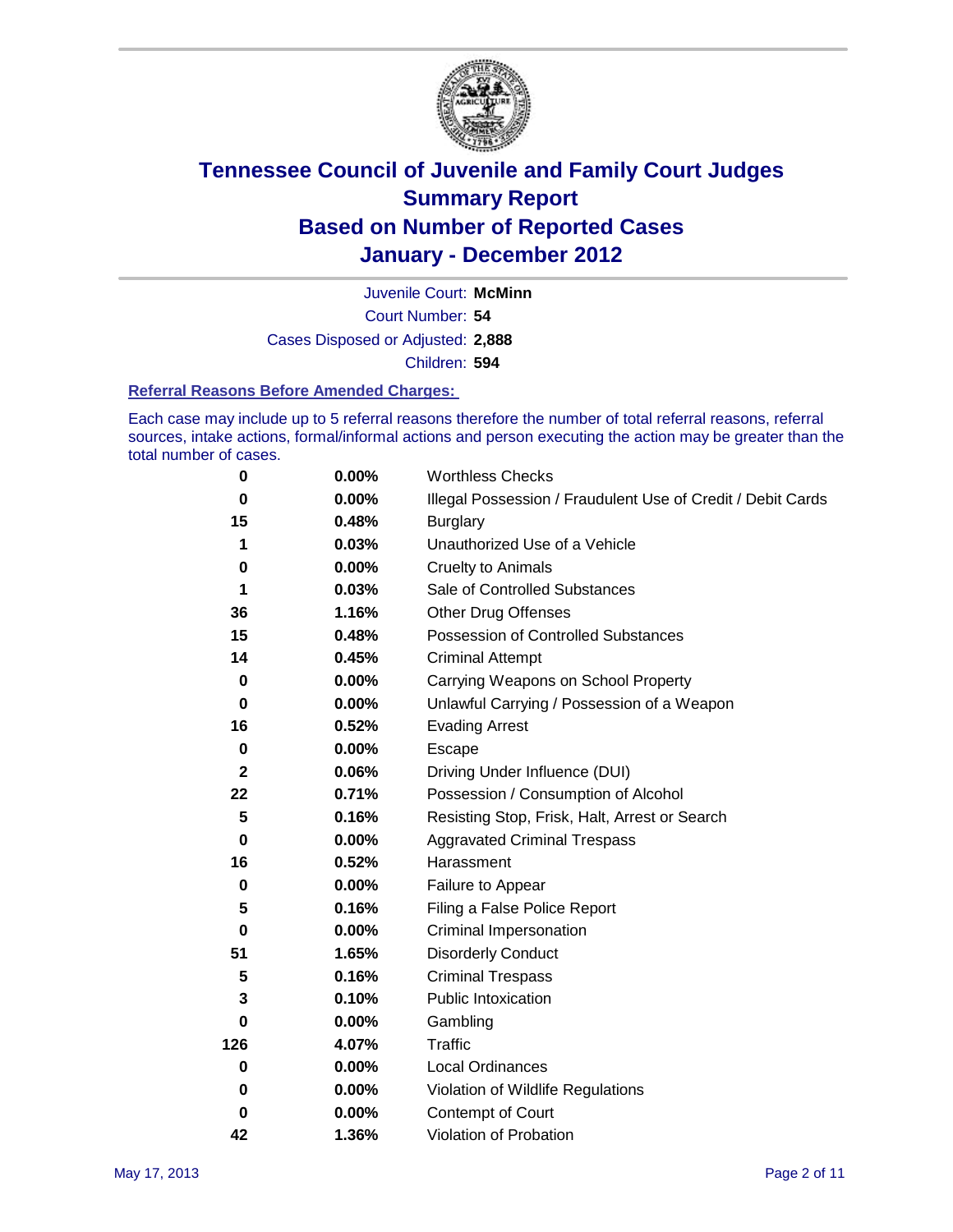

Court Number: **54** Juvenile Court: **McMinn** Cases Disposed or Adjusted: **2,888** Children: **594**

#### **Referral Reasons Before Amended Charges:**

Each case may include up to 5 referral reasons therefore the number of total referral reasons, referral sources, intake actions, formal/informal actions and person executing the action may be greater than the total number of cases.

| 5           | 0.16%    | Violation of Aftercare                 |
|-------------|----------|----------------------------------------|
| 41          | 1.33%    | <b>Unruly Behavior</b>                 |
| 128         | 4.14%    | Truancy                                |
| 15          | 0.48%    | In-State Runaway                       |
| 0           | $0.00\%$ | Out-of-State Runaway                   |
| 82          | 2.65%    | Possession of Tobacco Products         |
| $\mathbf 0$ | 0.00%    | Violation of a Valid Court Order       |
| 37          | 1.20%    | <b>Violation of Curfew</b>             |
| 0           | 0.00%    | <b>Sexually Abused Child</b>           |
| 0           | 0.00%    | <b>Physically Abused Child</b>         |
| 1           | 0.03%    | Dependency / Neglect                   |
| 0           | 0.00%    | <b>Termination of Parental Rights</b>  |
| 8           | 0.26%    | <b>Violation of Pretrial Diversion</b> |
| 4           | 0.13%    | Violation of Informal Adjustment       |
| 370         | 11.96%   | <b>Judicial Review</b>                 |
| 1,869       | 60.41%   | <b>Administrative Review</b>           |
| 0           | $0.00\%$ | <b>Foster Care Review</b>              |
| 0           | 0.00%    | Custody                                |
| 0           | 0.00%    | Visitation                             |
| 0           | 0.00%    | Paternity / Legitimation               |
| 0           | 0.00%    | <b>Child Support</b>                   |
| 0           | 0.00%    | <b>Request for Medical Treatment</b>   |
| 0           | $0.00\%$ | <b>Consent to Marry</b>                |
| 16          | 0.52%    | Other                                  |
| 3,094       | 100.00%  | <b>Total Referrals</b>                 |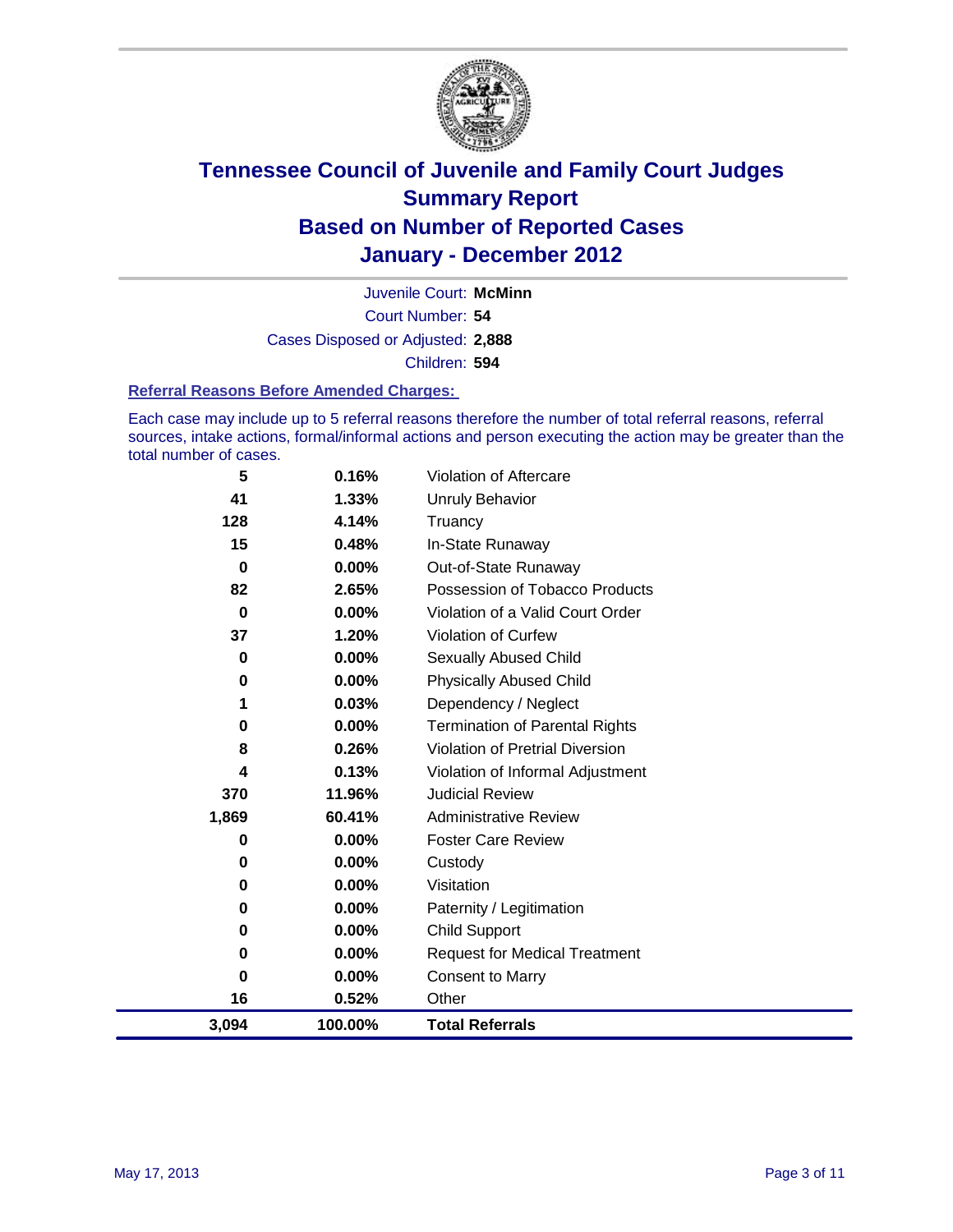

|                            |         | Juvenile Court: McMinn            |  |  |
|----------------------------|---------|-----------------------------------|--|--|
| Court Number: 54           |         |                                   |  |  |
|                            |         | Cases Disposed or Adjusted: 2,888 |  |  |
|                            |         | Children: 594                     |  |  |
| <b>Referral Sources: 1</b> |         |                                   |  |  |
| 558                        | 18.03%  | Law Enforcement                   |  |  |
| 23                         | 0.74%   | Parents                           |  |  |
| 5                          | 0.16%   | <b>Relatives</b>                  |  |  |
| 1                          | 0.03%   | Self                              |  |  |
| 172                        | 5.56%   | School                            |  |  |
| 0                          | 0.00%   | <b>CSA</b>                        |  |  |
| 33                         | 1.07%   | <b>DCS</b>                        |  |  |
| 9                          | 0.29%   | <b>Other State Department</b>     |  |  |
| 0                          | 0.00%   | <b>District Attorney's Office</b> |  |  |
| 2,263                      | 73.14%  | <b>Court Staff</b>                |  |  |
| 1                          | 0.03%   | Social Agency                     |  |  |
| 5                          | 0.16%   | <b>Other Court</b>                |  |  |
| 23                         | 0.74%   | Victim                            |  |  |
| 0                          | 0.00%   | Child & Parent                    |  |  |
| 0                          | 0.00%   | Hospital                          |  |  |
| 0                          | 0.00%   | Unknown                           |  |  |
| 1                          | 0.03%   | Other                             |  |  |
| 3,094                      | 100.00% | <b>Total Referral Sources</b>     |  |  |
|                            |         |                                   |  |  |

### **Age of Child at Referral: 2**

| 594 | 100.00% | <b>Total Child Count</b> |
|-----|---------|--------------------------|
| 0   | 0.00%   | Unknown                  |
| 1   | 0.17%   | Ages 19 and Over         |
| 167 | 28.11%  | Ages 17 through 18       |
| 232 | 39.06%  | Ages 15 through 16       |
| 111 | 18.69%  | Ages 13 through 14       |
| 37  | 6.23%   | Ages 11 through 12       |
| 46  | 7.74%   | Ages 10 and Under        |
|     |         |                          |

<sup>1</sup> If different than number of Referral Reasons (3094), verify accuracy of your court's data.

<sup>2</sup> One child could be counted in multiple categories, verify accuracy of your court's data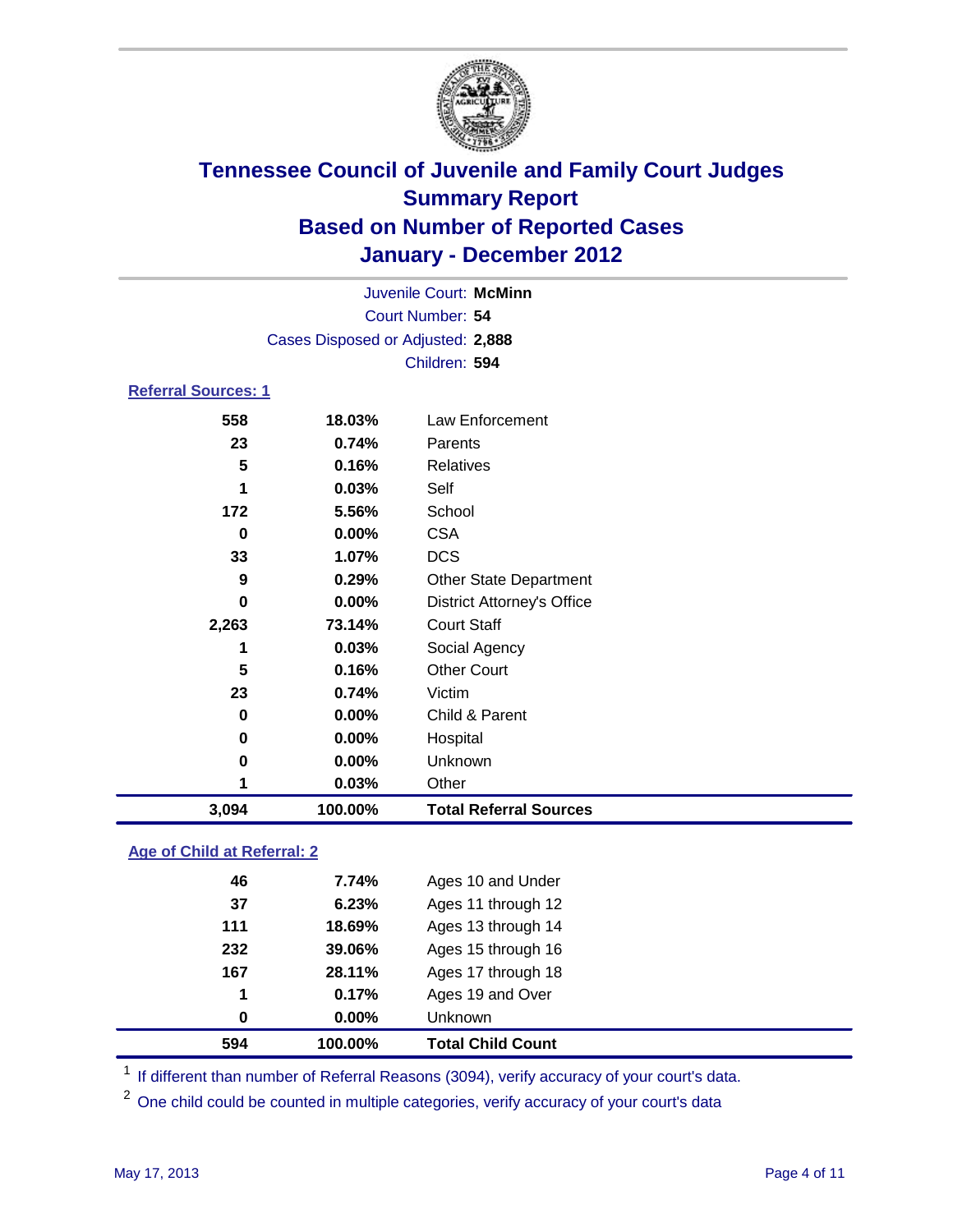

| Juvenile Court: McMinn                  |                                   |                          |  |  |
|-----------------------------------------|-----------------------------------|--------------------------|--|--|
|                                         | Court Number: 54                  |                          |  |  |
|                                         | Cases Disposed or Adjusted: 2,888 |                          |  |  |
|                                         |                                   | Children: 594            |  |  |
| Sex of Child: 1                         |                                   |                          |  |  |
| 391                                     | 65.82%                            | Male                     |  |  |
| 203                                     | 34.18%                            | Female                   |  |  |
| $\bf{0}$                                | 0.00%                             | Unknown                  |  |  |
| 594                                     | 100.00%                           | <b>Total Child Count</b> |  |  |
| Race of Child: 1                        |                                   |                          |  |  |
| 509                                     | 85.69%                            | White                    |  |  |
| 60                                      | 10.10%                            | African American         |  |  |
| $\overline{\mathbf{2}}$                 | 0.34%                             | Native American          |  |  |
| 1                                       | 0.17%                             | Asian                    |  |  |
| 22                                      | 3.70%                             | Mixed                    |  |  |
| $\mathbf 0$                             | 0.00%                             | Unknown                  |  |  |
| 594                                     | 100.00%                           | <b>Total Child Count</b> |  |  |
| <b>Hispanic Origin: 1</b>               |                                   |                          |  |  |
| 24                                      | 4.04%                             | Yes                      |  |  |
| 570                                     | 95.96%                            | <b>No</b>                |  |  |
| $\bf{0}$                                | 0.00%                             | Unknown                  |  |  |
| 594                                     | 100.00%                           | <b>Total Child Count</b> |  |  |
| <b>School Enrollment of Children: 1</b> |                                   |                          |  |  |
| 584                                     | 98.32%                            | Yes                      |  |  |
| 10                                      | 1.68%                             | <b>No</b>                |  |  |
| $\bf{0}$                                | 0.00%                             | Unknown                  |  |  |
| 594                                     | 100.00%                           | <b>Total Child Count</b> |  |  |

One child could be counted in multiple categories, verify accuracy of your court's data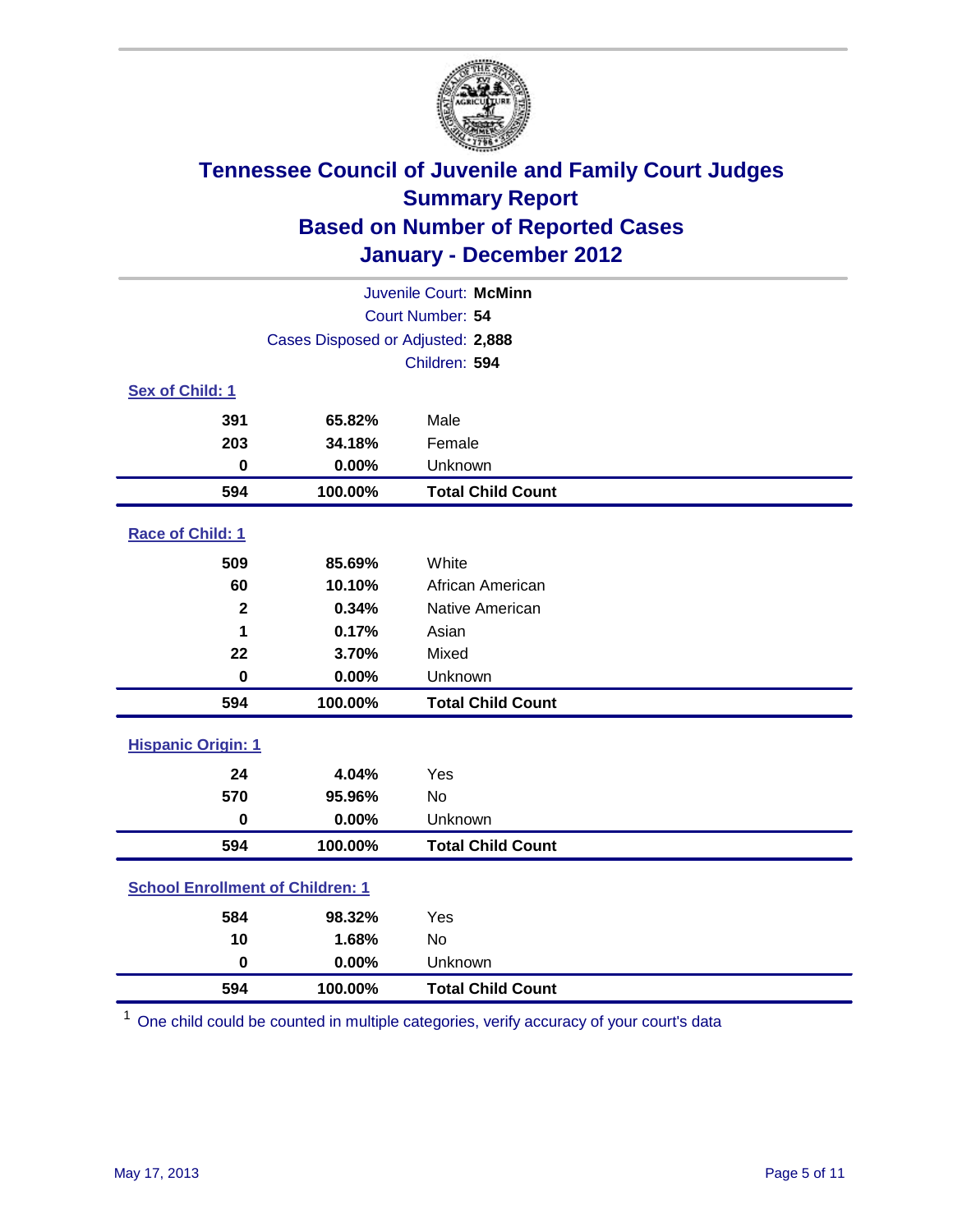

Court Number: **54** Juvenile Court: **McMinn** Cases Disposed or Adjusted: **2,888** Children: **594**

#### **Living Arrangement of Child at Time of Referral: 1**

| 594 | 100.00%  | <b>Total Child Count</b>     |
|-----|----------|------------------------------|
| 1   | 0.17%    | Other                        |
| 0   | $0.00\%$ | Unknown                      |
| 0   | $0.00\%$ | Independent                  |
| 0   | $0.00\%$ | In an Institution            |
| 0   | $0.00\%$ | In a Residential Center      |
| 12  | 2.02%    | In a Group Home              |
| 8   | 1.35%    | With Foster Family           |
| 8   | 1.35%    | With Adoptive Parents        |
| 56  | 9.43%    | <b>With Relatives</b>        |
| 53  | 8.92%    | With Father                  |
| 219 | 36.87%   | With Mother                  |
| 79  | 13.30%   | With Mother and Stepfather   |
| 18  | 3.03%    | With Father and Stepmother   |
| 140 | 23.57%   | With Both Biological Parents |
|     |          |                              |

#### **Type of Detention: 2**

| 2,888 | 100.00%  | <b>Total Detention Count</b> |  |
|-------|----------|------------------------------|--|
| 1     | 0.03%    | Other                        |  |
| 2,869 | 99.34%   | Does Not Apply               |  |
| 0     | $0.00\%$ | Unknown                      |  |
| 0     | $0.00\%$ | <b>Psychiatric Hospital</b>  |  |
| 3     | 0.10%    | Jail - No Separation         |  |
| 0     | $0.00\%$ | Jail - Partial Separation    |  |
| 0     | $0.00\%$ | Jail - Complete Separation   |  |
| 15    | 0.52%    | Juvenile Detention Facility  |  |
| 0     | $0.00\%$ | Non-Secure Placement         |  |
|       |          |                              |  |

<sup>1</sup> One child could be counted in multiple categories, verify accuracy of your court's data

<sup>2</sup> If different than number of Cases (2888) verify accuracy of your court's data.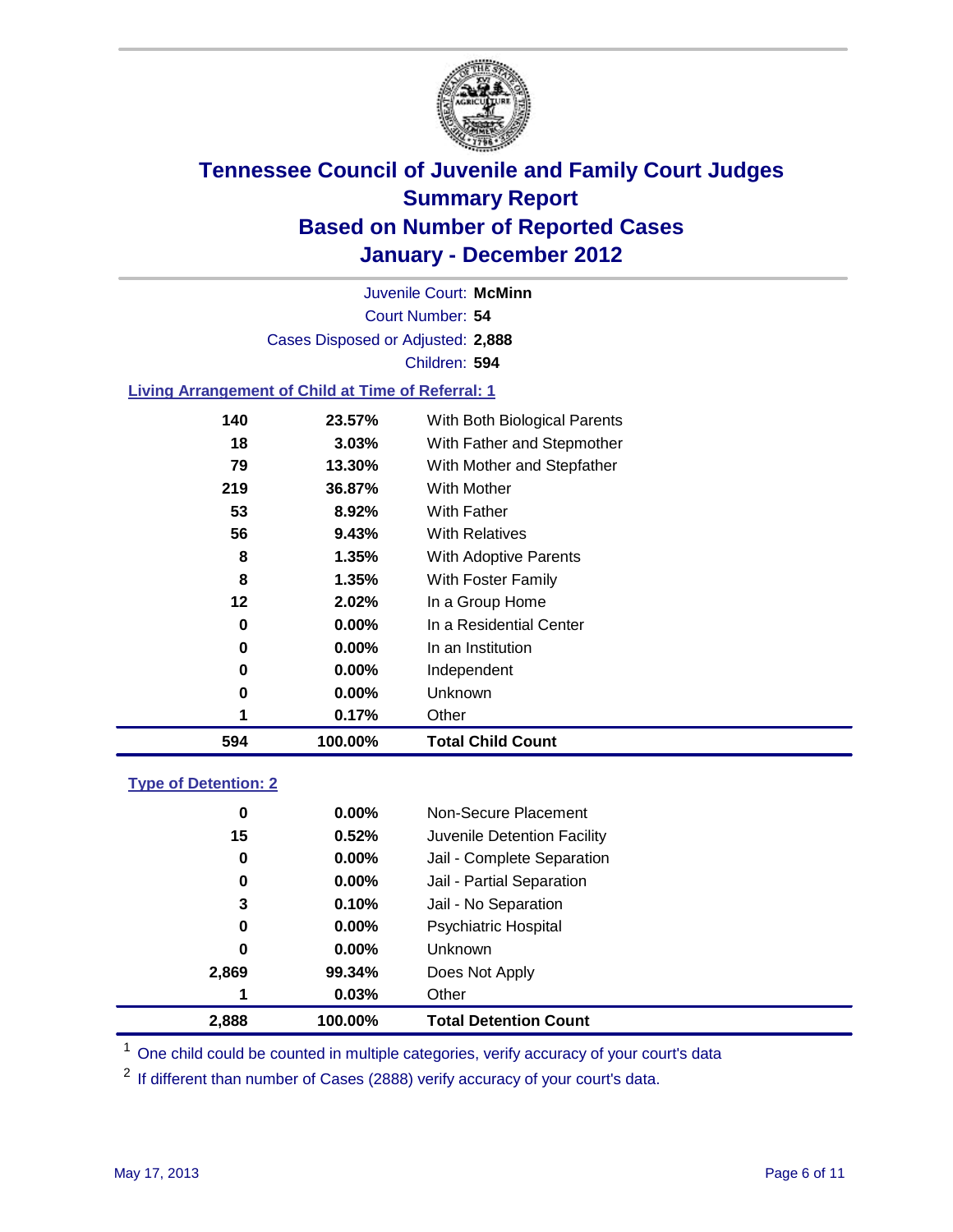

|                                                    | Juvenile Court: McMinn            |                                      |  |  |  |
|----------------------------------------------------|-----------------------------------|--------------------------------------|--|--|--|
|                                                    | Court Number: 54                  |                                      |  |  |  |
|                                                    | Cases Disposed or Adjusted: 2,888 |                                      |  |  |  |
|                                                    |                                   | Children: 594                        |  |  |  |
| <b>Placement After Secure Detention Hearing: 1</b> |                                   |                                      |  |  |  |
| 5                                                  | 0.17%                             | Returned to Prior Living Arrangement |  |  |  |
| 1                                                  | 0.03%                             | Juvenile Detention Facility          |  |  |  |
| 3                                                  | 0.10%                             | Jail                                 |  |  |  |
| 6                                                  | 0.21%                             | Shelter / Group Home                 |  |  |  |
|                                                    | 0.03%                             | <b>Foster Family Home</b>            |  |  |  |
| 1                                                  | 0.03%                             | Psychiatric Hospital                 |  |  |  |
| 0                                                  | 0.00%                             | Unknown                              |  |  |  |
| 2,871                                              | 99.41%                            | Does Not Apply                       |  |  |  |
| 0                                                  | 0.00%                             | Other                                |  |  |  |
| 2,888                                              | 100.00%                           | <b>Total Placement Count</b>         |  |  |  |
|                                                    |                                   |                                      |  |  |  |
| <b>Intake Actions: 2</b>                           |                                   |                                      |  |  |  |
| 684                                                | 22.11%                            | <b>Petition Filed</b>                |  |  |  |
| 0                                                  | 0.00%                             | <b>Motion Filed</b>                  |  |  |  |
| $\bf{0}$                                           | 0.00%                             | <b>Citation Processed</b>            |  |  |  |
| 0                                                  | 0.00%                             | Notification of Paternity Processed  |  |  |  |
| 379                                                | 12.25%                            | Scheduling of Judicial Review        |  |  |  |
| 1,870                                              | 60.44%                            | Scheduling of Administrative Review  |  |  |  |
| 0                                                  | 0.00%                             | Scheduling of Foster Care Review     |  |  |  |
| $\bf{0}$                                           | 0.00%                             | Unknown                              |  |  |  |
| 161                                                | 5.20%                             | Does Not Apply                       |  |  |  |
| 0                                                  | 0.00%                             | Other                                |  |  |  |
| 3,094                                              | 100.00%                           | <b>Total Intake Count</b>            |  |  |  |

<sup>1</sup> If different than number of Cases (2888) verify accuracy of your court's data.

<sup>2</sup> If different than number of Referral Reasons (3094), verify accuracy of your court's data.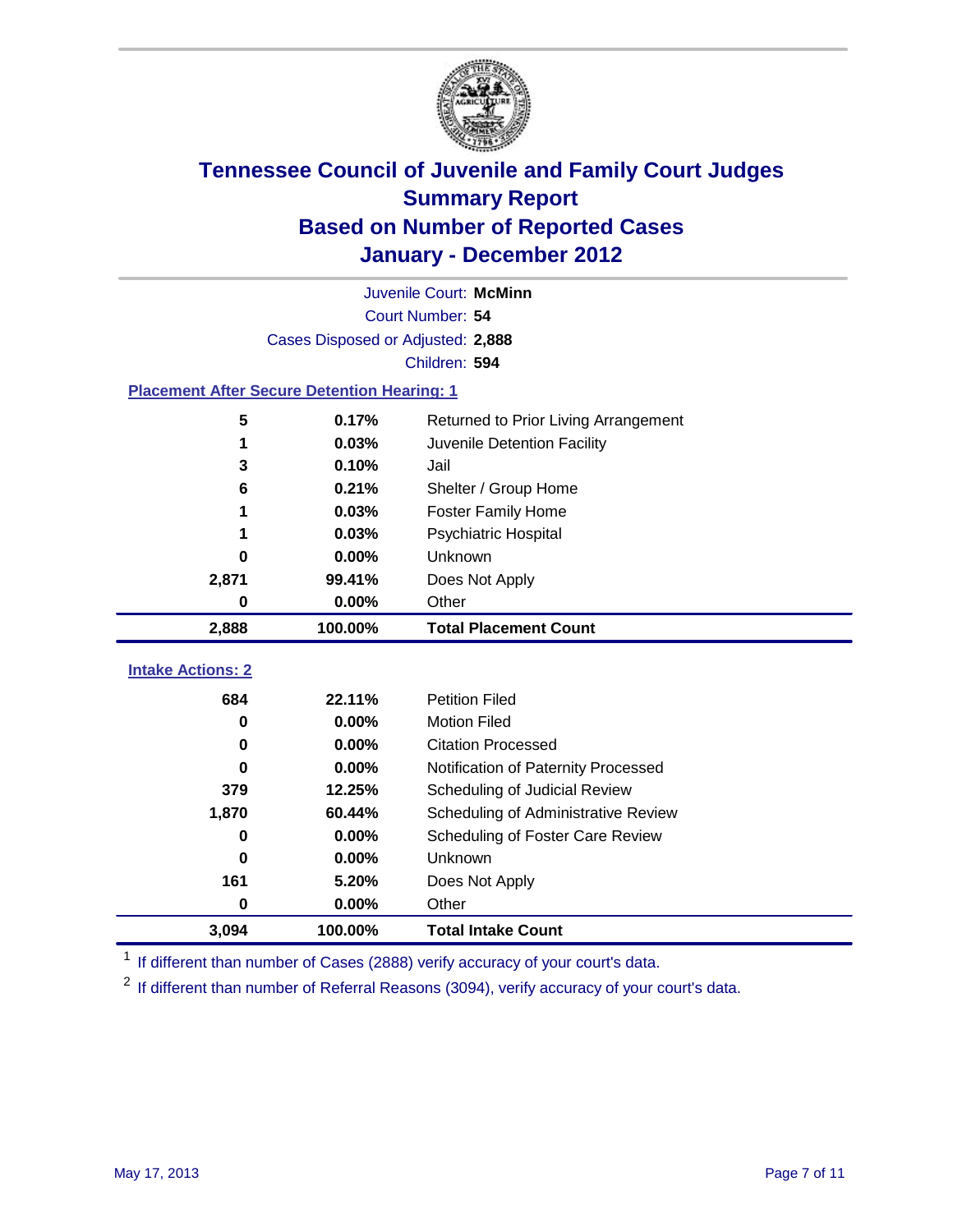

Court Number: **54** Juvenile Court: **McMinn** Cases Disposed or Adjusted: **2,888** Children: **594**

#### **Last Grade Completed by Child: 1**

| 0                                       | 0.00%    | Too Young for School         |  |
|-----------------------------------------|----------|------------------------------|--|
| 9                                       | 1.52%    | Preschool                    |  |
| 3                                       | 0.51%    | Kindergarten                 |  |
| 9                                       | 1.52%    | 1st Grade                    |  |
| 5                                       | 0.84%    | 2nd Grade                    |  |
| 11                                      | 1.85%    | 3rd Grade                    |  |
| 18                                      | 3.03%    | 4th Grade                    |  |
| 24                                      | 4.04%    | 5th Grade                    |  |
| 24                                      | 4.04%    | 6th Grade                    |  |
| 48                                      | 8.08%    | 7th Grade                    |  |
| 120                                     | 20.20%   | 8th Grade                    |  |
| 122                                     | 20.54%   | 9th Grade                    |  |
| 112                                     | 18.86%   | 10th Grade                   |  |
| 86                                      | 14.48%   | 11th Grade                   |  |
| $\mathbf 0$                             | 0.00%    | 12th Grade                   |  |
| 0                                       | 0.00%    | Non-Graded Special Ed        |  |
| $\pmb{0}$                               | 0.00%    | <b>GED</b>                   |  |
| 3                                       | 0.51%    | Graduated                    |  |
| 0                                       | 0.00%    | <b>Never Attended School</b> |  |
| 0                                       | 0.00%    | Unknown                      |  |
| $\mathbf 0$                             | $0.00\%$ | Other                        |  |
| 594                                     | 100.00%  | <b>Total Child Count</b>     |  |
| <b>Enrolled in Special Education: 1</b> |          |                              |  |

| 594                                       | 100.00%  | <b>Total Child Count</b> |  |  |
|-------------------------------------------|----------|--------------------------|--|--|
| 0                                         | $0.00\%$ | Unknown                  |  |  |
| 535                                       | 90.07%   | No                       |  |  |
| 59                                        | $9.93\%$ | Yes                      |  |  |
| <u>Lillolled III opecial Ludcation. T</u> |          |                          |  |  |

One child could be counted in multiple categories, verify accuracy of your court's data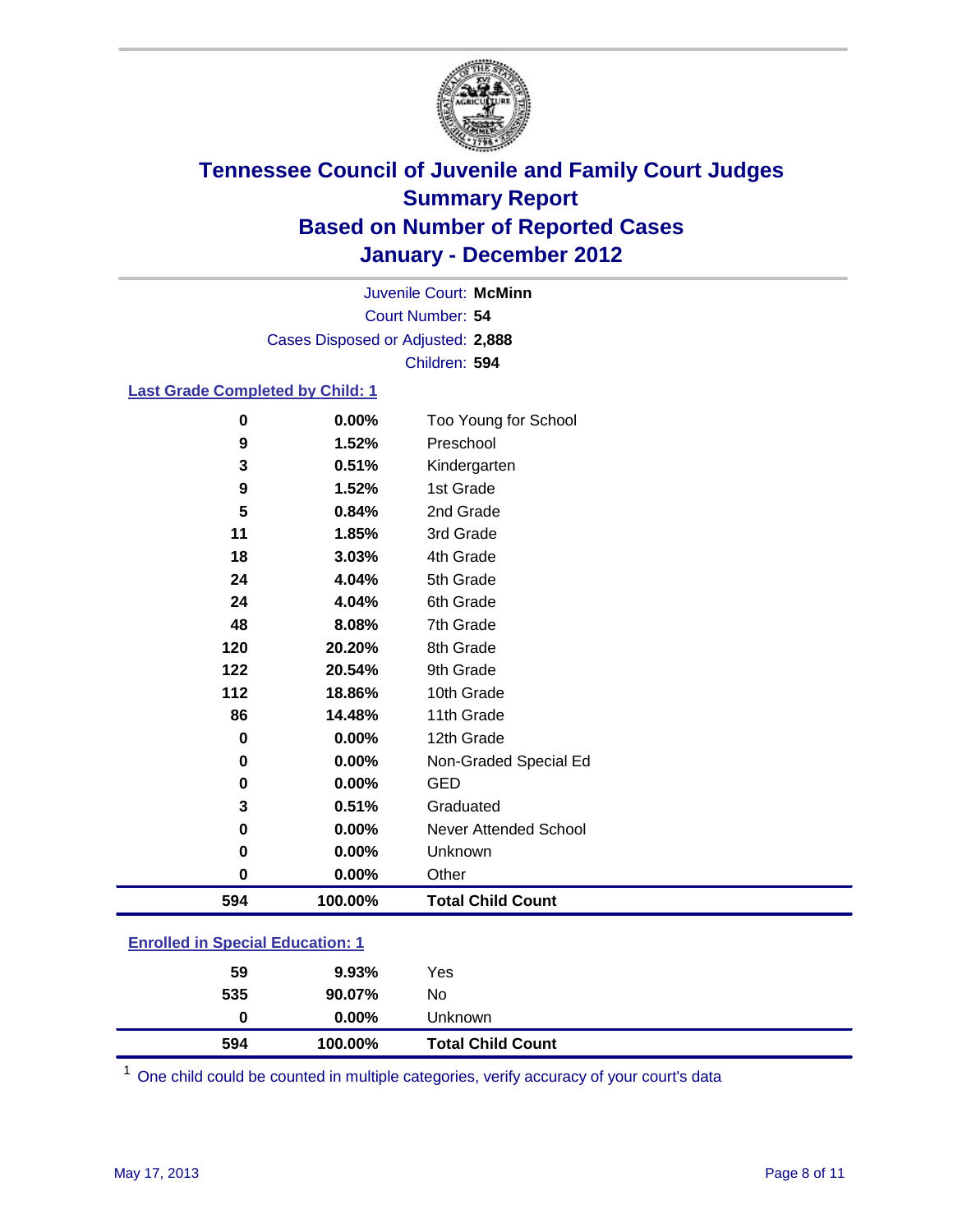

|                              | Juvenile Court: McMinn            |                           |  |  |
|------------------------------|-----------------------------------|---------------------------|--|--|
|                              | Court Number: 54                  |                           |  |  |
|                              | Cases Disposed or Adjusted: 2,888 |                           |  |  |
|                              |                                   | Children: 594             |  |  |
| <b>Action Executed By: 1</b> |                                   |                           |  |  |
| 1,029                        | 33.26%                            | Judge                     |  |  |
| 11                           | 0.36%                             | Magistrate                |  |  |
| 2,054                        | 66.39%                            | <b>YSO</b>                |  |  |
| $\bf{0}$                     | 0.00%                             | Other                     |  |  |
| 0                            | 0.00%                             | Unknown                   |  |  |
| 3,094                        | 100.00%                           | <b>Total Action Count</b> |  |  |

### **Formal / Informal Actions: 1**

| 62    | 2.00%    | Dismissed                                        |
|-------|----------|--------------------------------------------------|
| 5     | 0.16%    | Retired / Nolle Prosequi                         |
| 253   | 8.18%    | <b>Complaint Substantiated Delinquent</b>        |
| 78    | 2.52%    | <b>Complaint Substantiated Status Offender</b>   |
| 1     | 0.03%    | <b>Complaint Substantiated Dependent/Neglect</b> |
| 0     | $0.00\%$ | <b>Complaint Substantiated Abused</b>            |
| 0     | $0.00\%$ | <b>Complaint Substantiated Mentally III</b>      |
| 187   | 6.04%    | Informal Adjustment                              |
| 133   | 4.30%    | <b>Pretrial Diversion</b>                        |
| 4     | 0.13%    | <b>Transfer to Adult Court Hearing</b>           |
| 0     | $0.00\%$ | Charges Cleared by Transfer to Adult Court       |
| 36    | 1.16%    | Special Proceeding                               |
| 327   | 10.57%   | <b>Review Concluded</b>                          |
| 2,008 | 64.90%   | Case Held Open                                   |
| 0     | $0.00\%$ | Other                                            |
| 0     | $0.00\%$ | <b>Unknown</b>                                   |
| 3,094 | 100.00%  | <b>Total Action Count</b>                        |

<sup>1</sup> If different than number of Referral Reasons (3094), verify accuracy of your court's data.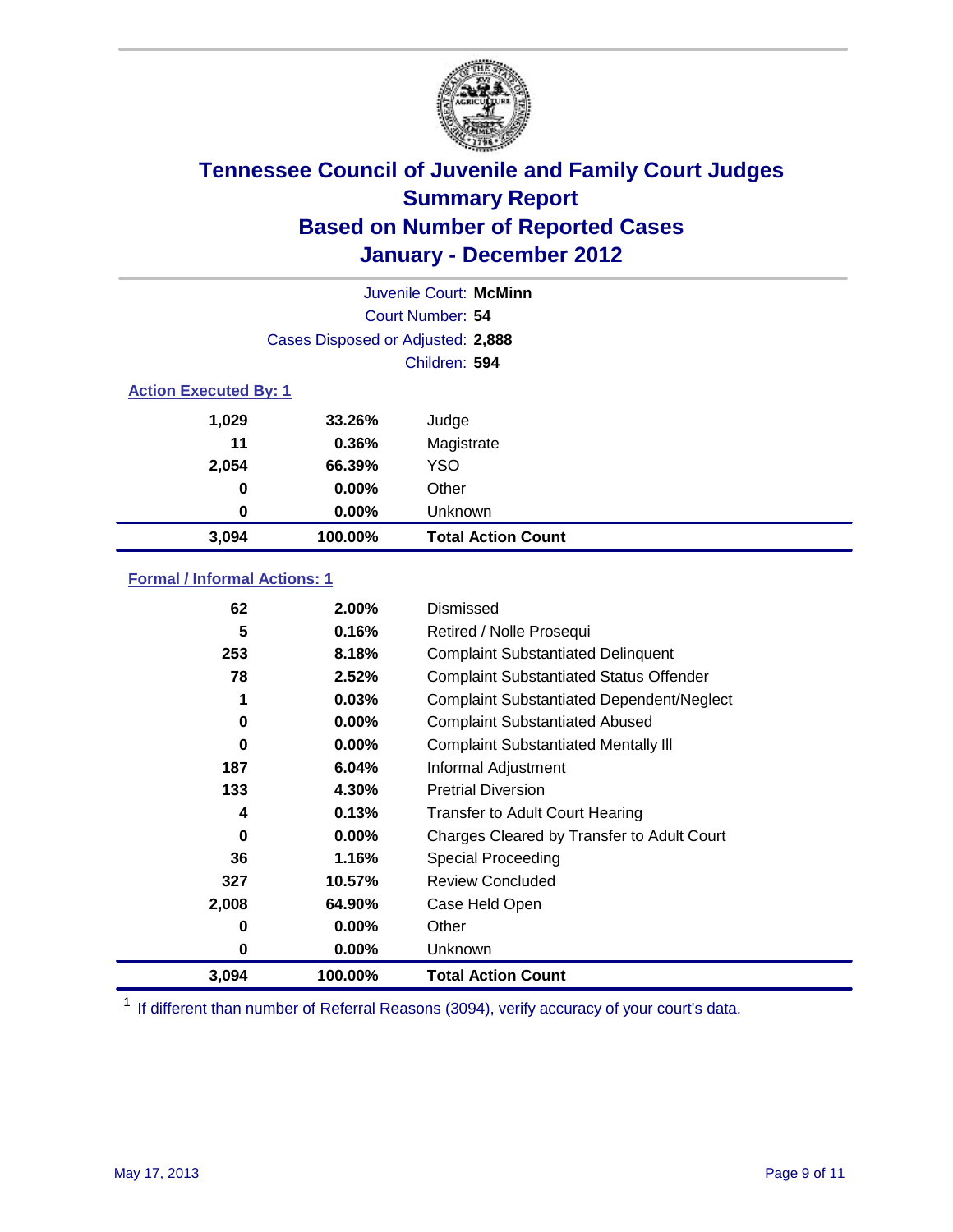

|                       |                                   | Juvenile Court: McMinn                                |
|-----------------------|-----------------------------------|-------------------------------------------------------|
|                       |                                   | Court Number: 54                                      |
|                       | Cases Disposed or Adjusted: 2,888 |                                                       |
|                       |                                   | Children: 594                                         |
| <b>Case Outcomes:</b> |                                   | There can be multiple outcomes for one child or case. |
| 64                    | 1.46%                             | <b>Case Dismissed</b>                                 |
| 9                     | 0.21%                             | Case Retired or Nolle Prosequi                        |
| 147                   | 3.36%                             | Warned / Counseled                                    |
| 2,406                 | 54.99%                            | <b>Held Open For Review</b>                           |
| 240                   | 5.49%                             | Supervision / Probation to Juvenile Court             |
| 121                   | 2.77%                             | <b>Probation to Parents</b>                           |
| 0                     | 0.00%                             | Referral to Another Entity for Supervision / Service  |
| 40                    | 0.91%                             | Referred for Mental Health Counseling                 |
| 57                    | 1.30%                             | Referred for Alcohol and Drug Counseling              |
| 12                    | 0.27%                             | <b>Referred to Alternative School</b>                 |
| 0                     | 0.00%                             | Referred to Private Child Agency                      |
| 52                    | 1.19%                             | Referred to Defensive Driving School                  |
| 0                     | 0.00%                             | Referred to Alcohol Safety School                     |
| 0                     | 0.00%                             | Referred to Juvenile Court Education-Based Program    |
| 55                    | 1.26%                             | Driver's License Held Informally                      |
| 0                     | 0.00%                             | <b>Voluntary Placement with DMHMR</b>                 |
| 0                     | 0.00%                             | <b>Private Mental Health Placement</b>                |
| 0                     | 0.00%                             | <b>Private MR Placement</b>                           |
| 0                     | 0.00%                             | Placement with City/County Agency/Facility            |
| 0                     | 0.00%                             | Placement with Relative / Other Individual            |
| 76                    | 1.74%                             | Fine                                                  |
| 235                   | 5.37%                             | <b>Public Service</b>                                 |
| 21                    | 0.48%                             | Restitution                                           |
| 7                     | 0.16%                             | <b>Runaway Returned</b>                               |
| 14                    | 0.32%                             | No Contact Order                                      |
| 0                     | 0.00%                             | Injunction Other than No Contact Order                |
| 1                     | 0.02%                             | <b>House Arrest</b>                                   |
| 0                     | 0.00%                             | <b>Court Defined Curfew</b>                           |
| 13                    | 0.30%                             | Dismissed from Informal Adjustment                    |
| 122                   | 2.79%                             | <b>Dismissed from Pretrial Diversion</b>              |
| 86                    | 1.97%                             | Released from Probation                               |
| 3                     | 0.07%                             | <b>Transferred to Adult Court</b>                     |
| 0                     | $0.00\%$                          | <b>DMHMR Involuntary Commitment</b>                   |